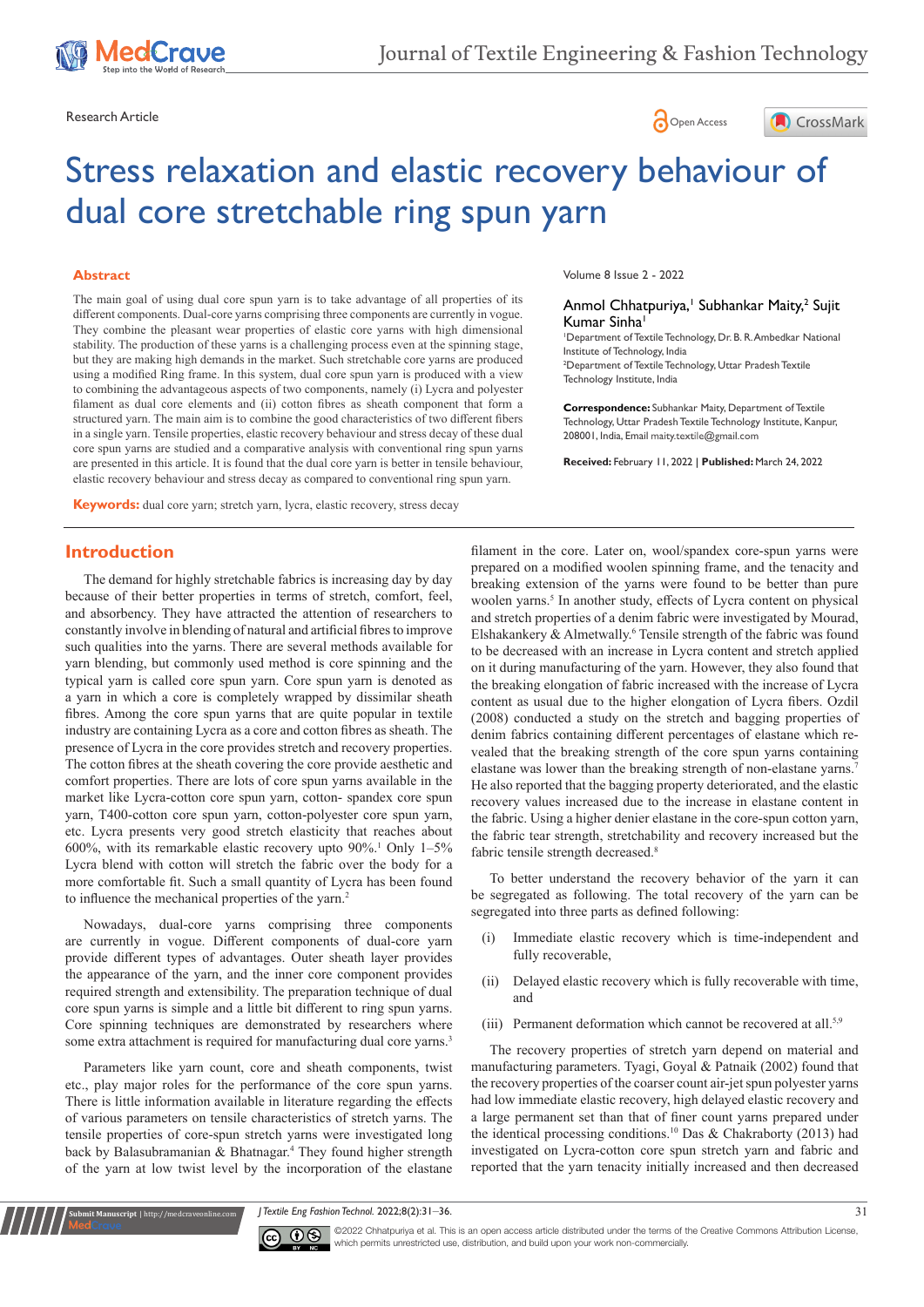with the monotonous increase in stretch ratio.<sup>11</sup> The same trend was observed for all levels of twist multiplier and Lycra core content. However, there is little information available on the performance of the dual core spun stretch yarns which may perform better than conventional Ring spun yarn.

Therefore, in the present study, dual core spun yarns are prepared in a modified Ring frame machine using polyester and Lycra filaments in core and staple cotton fibres on sheath. Effects of parameters like yarn count, twist, and polyester/Lycra content in core on the tensile behaviour, stress decay and elastic recovery properties of the yarns are investigated and compared with conventional Ring yarns.

## **Materials and methods**

## **Materials**

Two varieties of cotton fibers viz. J34 & Shankar 6 are used in 50/50 blend proportion as sheath fibre. Two Lycra (T166L) monofilaments  $(4.44, 7.77$  Tex) and two polyester (T400) multifilament  $(5.55 \& 8.33)$ Tex) are used to insert in core for preparation of dual core yarn.

#### **Method of preparation of dual core yarns**

Total 16 yarn samples are prepared according to 24 full factorial design. The factors and their levels are: linear density of resultant yarn (36.9 and 24.6 Tex), liner density of Lycra filament (4.44 and 7.77 Tex), linear density of polyester filaments (5.55 and 8.33 Tex), and twist multipliers (3.5 and 4). According to this sampling plan, the dual core yarn samples are prepared on a Lakshmi Rieter G 5/1 Ring frame machine with the help of an extra Lycra feeder and polyester filament feeder attachment at a spindle speed of 17000rpm. Schematic diagram of the dual core spinning system is shown in Figure 1.



**Figure 1** Dual core yarn formation on ring frame.

Ordinary Ring spun yarns are prepared with 100% cotton fibres (50/50 blend of J34 & Shankar 6) of linear density 36.9 Tex, using 3.5 twist multiplier (TM) on the same ring spinning system without the feeding attachment of Lycra and polyester core.

#### **Measurement methods**

Mass unevenness of the yarn samples is measured on Uster tester-5, and 30 observations are taken for each sample. For measuring the tensile properties of yarn, Universal tensile tester (ZWICK) is used following ASTM D 2256 standard. The gauge length is kept at 250 mm with 85 mm/min cross-head speed for measuring the yarn samples. 50 observations are taken for each sample and test results are evaluated at 95% confidence level. The yarns are tested under standard tropical atmospheric condition of 65±2% RH and 27±2˚C temperature.

#### **Measurement of elastic recovery**

The test method covers measurement of the elastic behaviour of the yarns by assessing their ability to recover strain induced energy and to recover their original dimensions following a known extension on a Zwick UTM tester. ASTM D1774-79 standard is used to determine yarn recovery parameters. The immediate elastic recovery (IER), delayed elastic recovery (DER) and the permanent deformation (PST) are obtained for an initial extension level of 20%, 35% & 50% for each yarn sample. Yarn specimens of 250 mm long are elongated at an extension rate of 25 mm/min as per the standard. The yarns are extended up to a predetermined level and are kept on holding for 1 minute, followed by retracting up to the origin via point 'B' on yarn Tex/2g load line as illustrated in Figure 2. After allowing the yarn to relax for 3 min, it is again extended till it crosses the Tex/2 g load line at 'C' and another same cycle is followed. Figure 2 shows the recovery components and equations (1) to (4) are used to calculate yarn recovery parameters.<sup>12,13</sup>



**Figure 2** Extension cycling for evaluation of elastic recovery parameters.

| Immediate elastic recovery (IER) = $[BL/OL] \times 100$ | (1) |
|---------------------------------------------------------|-----|
|---------------------------------------------------------|-----|

- Delayed elastic recovery (DER) =  $[CB/OL] \times 100$  (2)
- Permanent set (PST) =  $[OC/OL] \times 100$  (3)
- Total Elastic recovery (TER) = IER + DER (4)

#### **Measurement of stress relaxation**

For stress relaxation, all the yarns are tested using 250mm test specimen length and 25mm/min cross-head speed. The testing is conducted on Zwick universal tensile tester. Stress relaxation is obtained for an extension level of 20%, 35% and 50% for each yarn sample. The stress decay% (manifests stress relaxation) is calculated according to equation (5).

$$
\text{Stress decay\%} = \frac{[Ft(before) - Ft(after)] \times 100}{Ft(before)}\tag{5}
$$

Where,  $Ft(before)$  = upper limit of load after which relaxation get started, and  $Ft(after)$  = value of load after completion of the test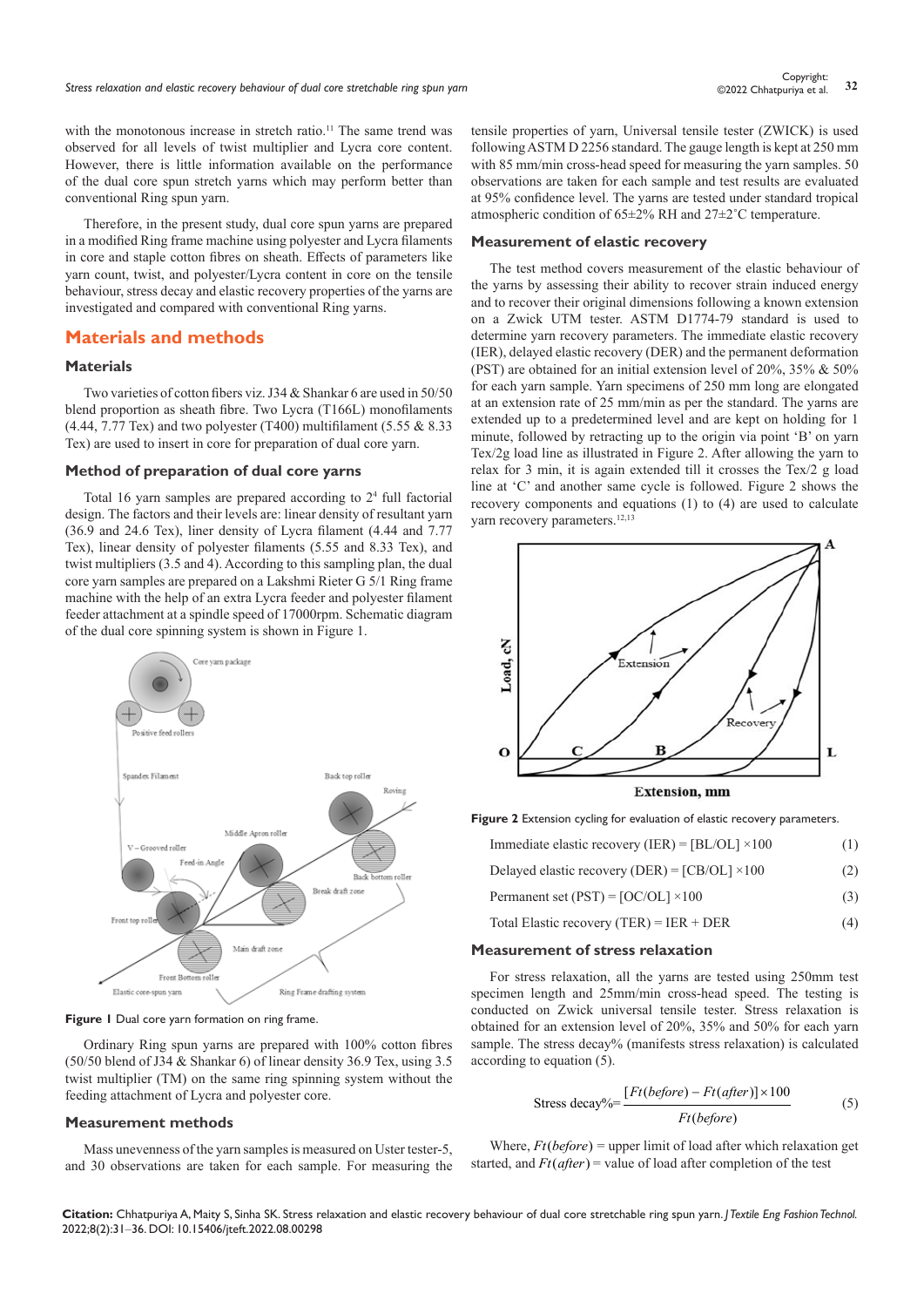## **Results and discussions**

## **Yarns unevenness (U%)**

Unevenness of all dual core spun yarns are tested on Uster Tester-5, and average Uster U% results of 30 observations are shown in Table 1. It can be seen that as twist in the yarn increases U% increases for all yarns. Keeping Lycra Tex and twist multiplier (TM) constant, as

| Table I Yarn unevenness results of dual core yarns |  |  |  |  |  |
|----------------------------------------------------|--|--|--|--|--|
|----------------------------------------------------|--|--|--|--|--|

polyester Tex increases, U% decreases. Similarly, keeping polyester Tex and TM constant, as Lycra Tex increases U% decreases. As yarn count decreases, U% increases. The average U% of 36.9 tex dual core spun yarn is 8.31, whereas U% of conventional Ring spun yarn is 9.13, which is higher than that of the dual core spun yarn. Therefore, dual core spun yarn has better evenness as compared to conventional ring yarn.

| Yarn Count(tex) |           |             |                              |                 |
|-----------------|-----------|-------------|------------------------------|-----------------|
|                 | PET (Tex) | Lycra (Tex) | <b>Twist Multiplier (TM)</b> | Unevenness (U%) |
| 36.9            | 5.55      | 4.44        | 3.5                          | 8.58            |
| 36.9            | 5.55      | 4.44        | $\overline{4}$               | 8.76            |
| 36.9            | 8.33      | 4.44        | 3.5                          | 8.12            |
| 36.9            | 8.33      | 4.44        | $\overline{4}$               | 8.59            |
| 36.9            | 5.55      | 7.77        | 3.5                          | 8.37            |
| 36.9            | 5.55      | 7.77        | $\overline{4}$               | 8.4             |
| 36.9            | 8.33      | 7.77        | 3.5                          | 7.76            |
| 36.9            | 8.33      | 7.77        | $\overline{4}$               | 7.96            |
| 24.6            | 5.55      | 4.44        | 3.5                          | 9.11            |
| 24.6            | 5.55      | 4.44        | $\overline{4}$               | 9.27            |
| 24.6            | 8.33      | 4.44        | 3.5                          | 8.87            |
| 24.6            | 8.33      | 4.44        | $\overline{4}$               | 8.41            |
| 24.6            | 5.55      | 7.77        | 3.5                          | 9.27            |
| 24.6            | 5.55      | 7.77        | $\overline{4}$               | 8.98            |
| 24.6            | 8.33      | 7.77        | 3.5                          | 8.26            |
| 24.6            | 8.33      | 7.77        | $\overline{4}$               | 8.94            |

#### **Effects of parameters on tensile behaviour of the yarns**

Tenacity of all dual core spun yarns are measured and results are analysed to understand the effects of factors like core structure and twist multiplier on tenacity. Linear density is found to have no significant effect on the tenacity of yarn. The tenacity of yarn without a core i.e. for the conventional Ring spun yarn is 8.88cN/tex, which is significantly lower than all the core spun yarn. The effects of yarn count, core polyester content, core Lycra content, and TM are shown in Figure 3 and Figure 4.



**Figure 3** Effect of parameters on tenacity of 36.9 tex core spun yarns.



**Figure 4** Effect of parameters on tenacity of 24.6 tex core spun yarns.

It is observed from Figure 3 and Figure 4 that as polyester content in core increases, the tenacity increases. A change in the number of filaments directly influences the number of load-bearing components. For a coarser yarn, more fibers are available for sharing the applied load. If appropriate compactness is maintained, the higher number of load-bearing components in polyester core should yield stronger yarn. The tenacity of the yarn is found to decrease with increase in twist multiplier. In a core spun yarn, initial load sharing is done by the core component. The relationship between the yarn modulus and fibre modulus is  $E_y = E_f \cos^2 \alpha$ , which reveals that any twist inserted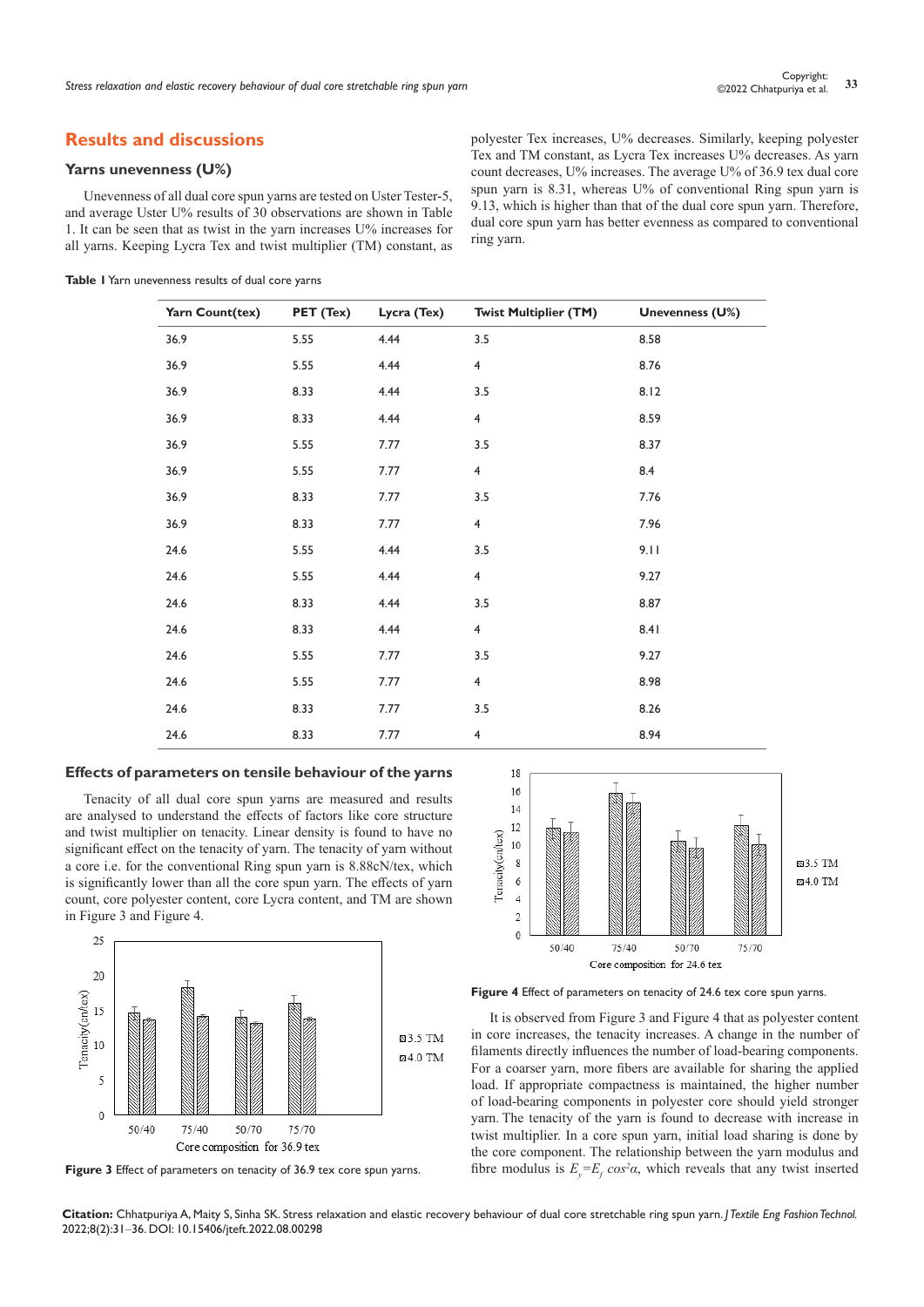into a bunch of filaments reduces its strength. The core component here is composed of a bunch of filaments and on the application of twist the strength of core filaments reduces. Thus, increase in the twist multiplier causes the tenacity of core yarn to reduce. When Lycra content increases, the tenacity decreases. As the Lycra content increases, while keeping the polyester content same, the extensibility of Lycra will predominate the extensibility of other components like polyester and the sheath component. So, its extensibility will cause disintegration of staple fibres surrounding it, thus lowering the strength of yarn.

## **Effects of parameters on breaking extension of the yarn**

The breaking extension results of the yarns suggest that the core composition and twist multiplier (TM) significantly affect the breaking extension of yarn. In contrast, the yarn count has no significant effect on it. The breaking extension of conventional ring spun yarn is 5.9%, and that of dual core yarn is 12.27% which is significantly higher than conventional ring spun yarn. The graphical representation of results is shown in Figure 5 and Figure 6 for the 36.9 tex and 24.6 tex yarns, respectively. The breaking extension has been found to increase with the increase in linear density polyester filament while keeping Lycra content unchanged. This is due to polyester  $T_{400}$  contains good elasticity because of its structure. It is composed of two types of polyester, (40% 3-GT type and 60 % 2-GT) which shows smooth and regular crimp that is the cause of the elastic properties shown by the yarn. This characteristic of the core causes less disintegration of the sheath structure, thus resisting failure of the yarn. This is manifested as breaking extension. While keeping the linear density of polyester unchanged, as the linear density of Lycra increases, breaking extension of yarn decreases. Lycra being highly extendable, a differential nature of extension of core and sheath is expected. The core component can easily extend on loading, which causes early disintegration of the sheath leading to the failure of the yarn. Thus, the breaking extension of yarn reduces with increasing the Lycra content. Breaking extension starts to decrease with increase in twist multiplier. This happens because the yarn becomes compact, and cohesion between the fibres of sheath and between core and sheath increases. The failure of the yarn is also expected to be dominated by fibre breakage.

#### **Effects of parameters on stress relaxation**

Stress relaxation of a yarn signifies the time-dependent mechanical behaviour under load. When yarn is kept stretched, load develops on it, which reduces due to the redistribution of load among the constituent fibres to minimize the localized stress. The load developed in the individual fibres due to load application also gets distributed. Loading of yarn imposes strain in the fibres and this strain energy is dissipated through rearrangement within the structure and the developed stress relaxation with time. Such decay in stress can be caused due to timedependent visco-elastic nature of fibres, fibre rearrangement in yarn and sharing of stress between component fibres.

In ring spun yarn, stress relaxation for 20%, 35% and 50% extension are 52.5%, 40.4% and 36.9% respectively, whereas the same for these dual core spun yarns are 32. %, 28.1% and 26.1%, respectively. The value of stress relaxation decreases for both yarns when polyester content and twist multiplier increase. For Lycra yarns, the stress relaxation increases as increasing the Lycra content. Stress relaxation reduces when extension % increases. In ring spun yarn the value of stress relaxation decreases as extension % gradually increases.



Figure 5 Effect of parameters on breaking extension of 36.9 tex core spun yarns.



Figure 6 Effect of parameters on breaking extension of 24.6 tex core spun yarns.

#### **Effects of parameters on elastic recovery properties**

The recovery properties refer to the ability of the textile material to recover from deformation on withdrawal of load. When a core spun yarn is subjected to loading and unloading, it would allow structural modification. The degree of structural modification would decide the behaviour of the yarn due to the application of load. The recovery behaviour includes immediate elastic recovery, delayed recovery (recovery with time) and permanent deformation.

#### **Immediate elastic recovery**

The immediate elastic recovery refers to the ability of the textile material to recover from deformation immediately on withdrawal of load. For the conventional ring spun yarn, immediate elastic recovery for 20%, 35% and 50% extension are found to be 13.8%, 17.6% and 18.4%, respectively. Whereas, the immediate elastic recovery for dual core spun yarns is found to be 23.4%, 29.1% and 34.1%, respectively. Immediate elastic recovery decreases with increase in the linear density for both the yarns at all the levels of extension. Immediate elastic recovery increases as polyester content increases and similar trend is observed for different levels of the twist multiplier of dual core yarn. In case of conventional ring spun yarn, immediate elastic recovery increases with increase in the extension level.

#### **Delayed elastic recovery**

The delayed elastic recovery refers to the ability of the textile material to recover from deformation with time on withdrawal of load. For conventional ring spun yarn, delayed elastic recovery for 20%,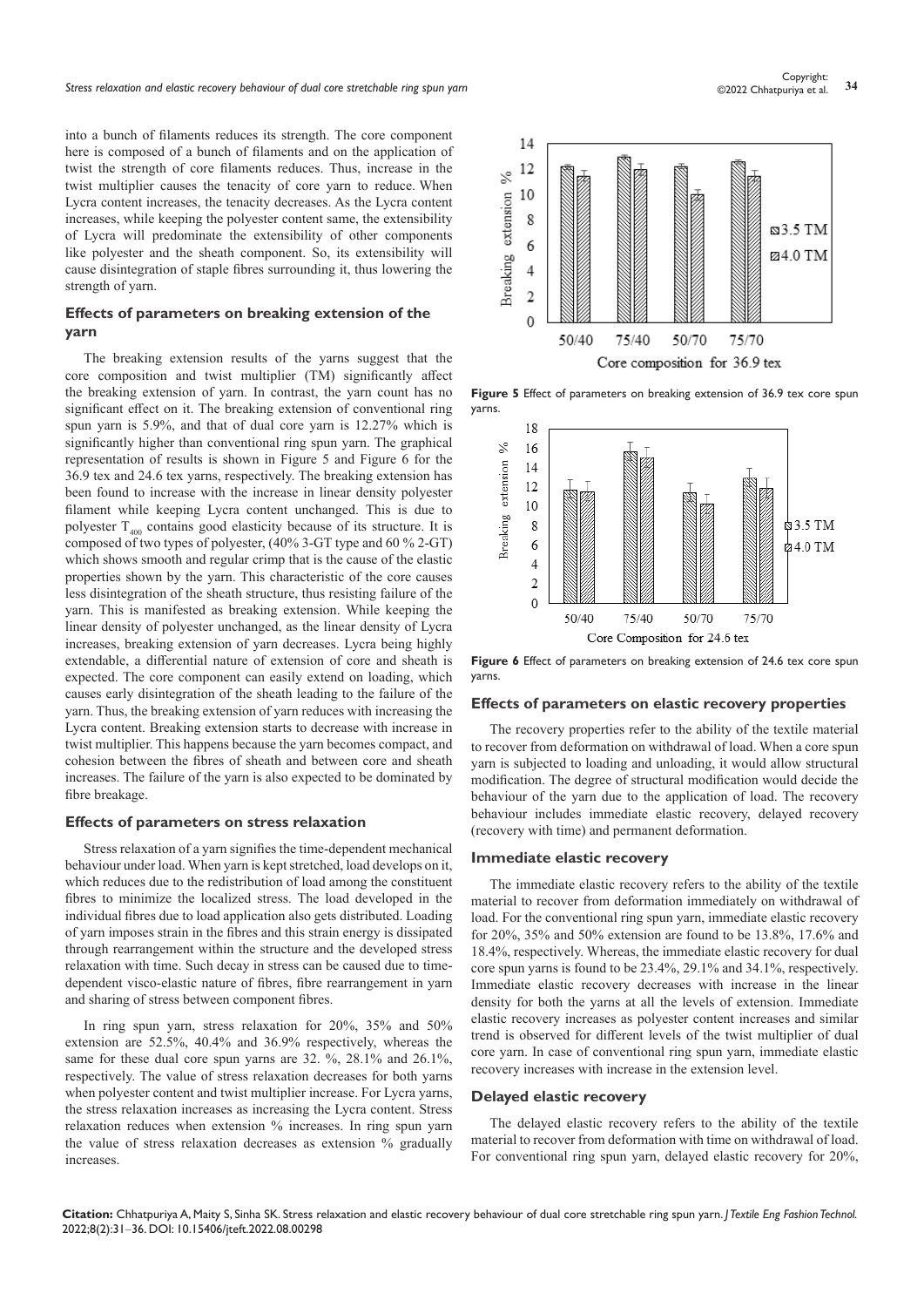35% and 50% extension are found to be 37.6%, 38.9% and 39.4%. respectively. Whereas delayed elastic recovery for the dual core spun yarns are 57.3%, 49.6% and 40.5%, respectively. It is observed that delayed elastic recovery decreases with decrease in linear density. Delayed elastic recovery decreases with decrease in extension %. Increasing the Lycra content, the delayed elastic recovery decreases.

#### **Permanent deformation**

The permanent deformation refers to the change or deformation in structure of the textile material, which cannot be recovered at all. This may cause a remarkable change in the shape of the textile product after use and hence undesirable. For conventional ring spun yarn permanent deformation for 20%, 35% and 50% extension are found to be 50.3%, 43.1% and 42.6%. Whereas the same for dual core spun yarns are found to be 19.2%, 22.2%, 25.5% respectively. It is observed that the permanent set decreases with decrease in the linear density while it reduces with increase in polyester content. Permanent set increases with increase in extension % and Lycra content of the yarn. Permanent set decreases with increase in twist multiplier.

#### **Comparison of dual core spun yarn with conventional ring spun yarn**

A conventional ring yarn of 36.9 tex with 3.5 TM was produced on the same machine for a comparative assessment with an equivalent dual core spun yarn.

#### **Comparison between tenacity**

The tenacity of the conventional ring spun yarn and dual core yarn of 36.9 tex was 8.88 cN/tex and 14.76 cN/tex, respectively. A significant difference between the tenacity of two yarns reflects the contribution of the core as shown in Figure 7. When an axial load is applied, the load is primarily shared by the core filament in a core spun yarn. The contribution of core component is reflected by the difference in the strength.



**Figure 7** Tenacity of conventional and dual core yarn.

## **Comparison between breaking extensions**

The breaking extension of conventional ring spun yarn and dual core yarn are 5.9% and 12.55%, respectively. The Lycra/polyester filament in the core adds additional extensibility to the core spun yarn as compared to the conventional ring spun yarn which is shown in Figure 8.

#### **Comparison between stress relaxations**

Both conventional and core spun yarns are subjected to stress relaxation using 20%, 35% and 50% extension. The decay in stress is

represented in Figure 9. The conventional ring spun yarn is found to exhibit higher stress relaxation than the core spun yarns. In case of core spun yarn, a differential nature of extension between core and sheath can be observed. Extensibility of core being high and accordingly, at a higher extension, the possibility of disintegration of staple fibre sheath is more which cannot retain the developed stress. Thus, the decay of core spun yarn is more than that of conventional yarn.



**Figure 8** Breaking Extension of conventional and dual core yarn.



**Figure 9** Stress Decay of conventional and dual core yarn.

#### **Comparison between elastic recovery**

The elastic recovery of conventional ring spun yarn and dual core spun yarn for 20%, 35% and 50% extension are 51.4%, 56.7%, 57.6% and 77.87%, 74.11%, 70.89%, respectively which is higher than the core spun yarn as shown in Figure 10. In the core spun yarn, presence of stretchable component in core helped in recovery, although staple fibre sheath disintegrated. Thus, dual core yarn shows higher elastic recovery.



**Figure 10** Elastic Recovery of conventional and dual core yarn.